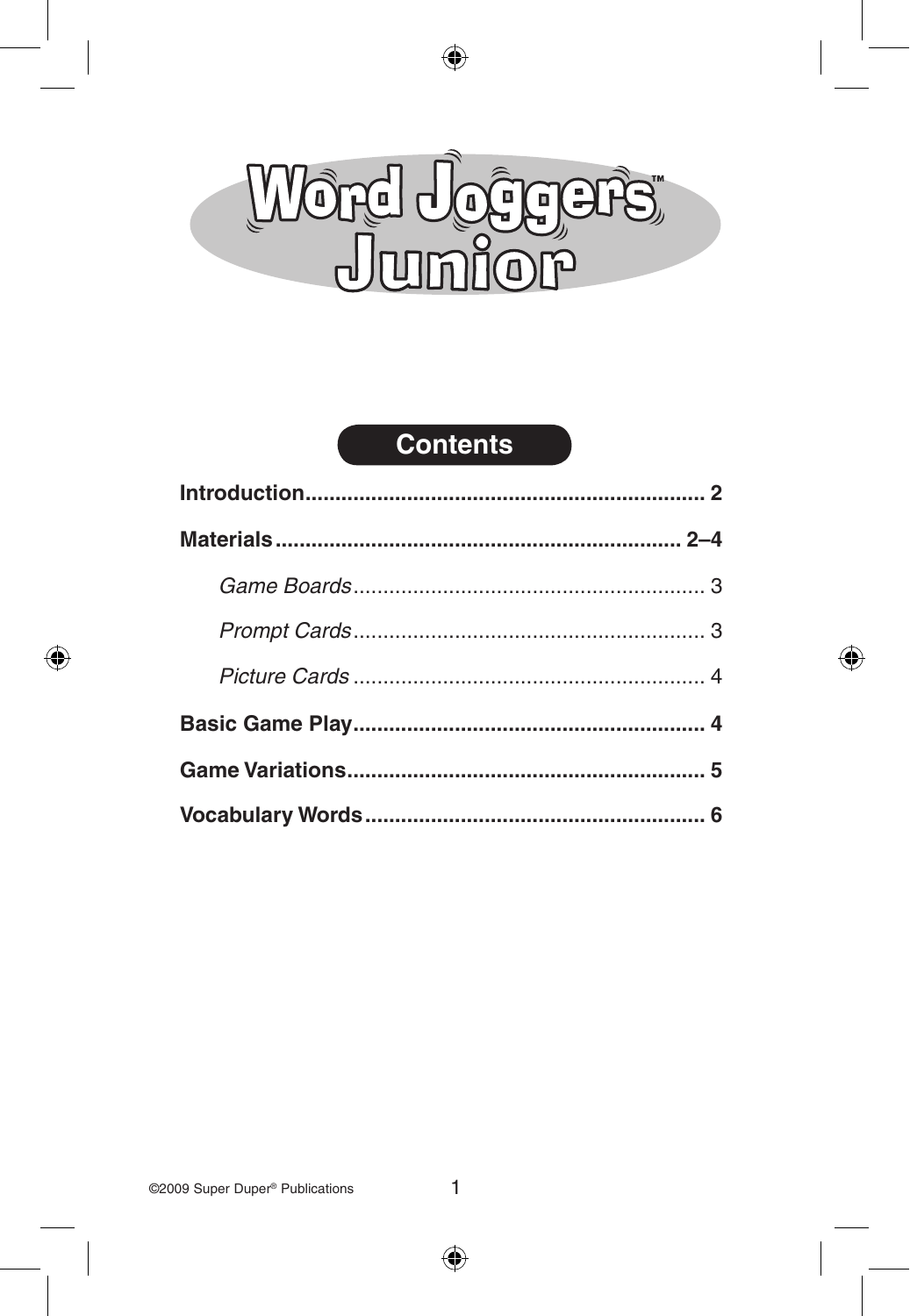### **Introduction**

"The word is on the tip of my tongue!" When a word-finding—or *word-retrieval*—problem affects a student's daily communication, it also impacts academics, social interaction, and self-esteem. For young students struggling to find the right word, *Word Joggers™ Junior* offers early intervention and helpful strategies for "jogging" their memories.

Designed to increase receptive and expressive vocabulary, expand semantic networking, and improve word retrieval, *Word Joggers™ Junior* provides a fun way to practice classifying, categorizing, and defining words for storage and retrieval. You can easily adapt game play for individual, small-group, classroom, and clinical settings.

The game includes 200 color-coded *Prompt Cards* (5" x 3"), with exercises that reinforce vocabulary from five categories relevant to a student's daily life (*Animals, Food, Household Objects, School Stuff,* and *Toys*). Prompts include *Riddles, Associations, Phonemic Awareness, Categorizing,* and *Same & Different*.

A picture of each vocabulary word also appears on a doublesided, illustrated *Picture Card* (2" x 2"). When you read one of the five prompts on a card, the student responds by finding the appropriate *Picture Card* and by saying the word for the picture. The other side of the *Picture Card* serves as a token that the student can place on a space on his/her game board. Some tokens have one sneaker and others have two. The first student to fill his/her *Game Board* with the most sneakers wins the game.

# **Materials**

- 15 Game Boards (9" x 6")
- 200 color-coded Prompt Cards (5" x 3")
- 200 full-color, illustrated Picture Cards (2" x 2")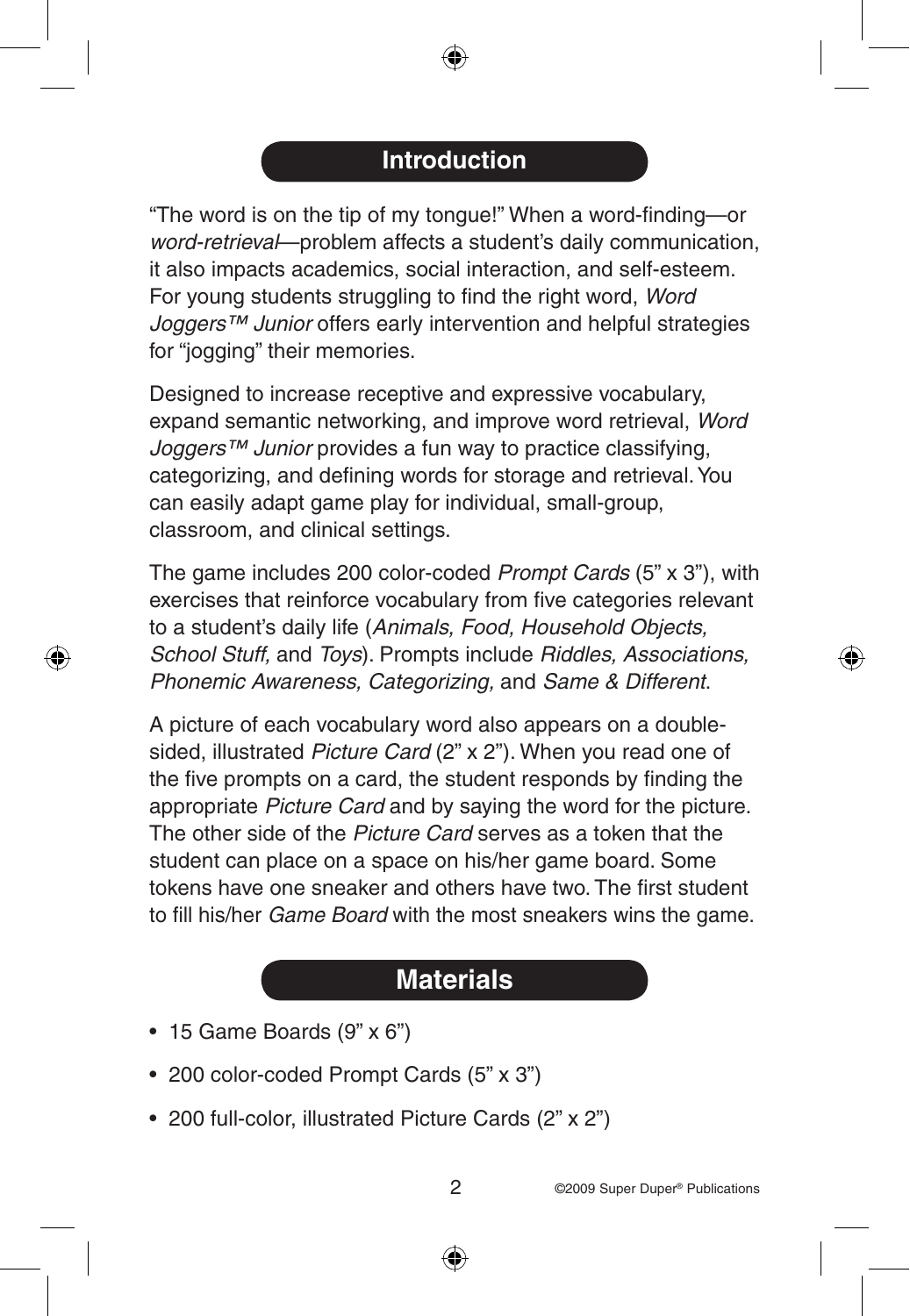#### **Game Boards**

The double-sided *Game Boards* are color-coded and labeled to match the vocabulary categories covered in *Word Joggers™ Junior*. There are five playing surfaces for each category, and an additional five "Combinations" playing surfaces for multiple categories.

Each *Game Board* has eight empty white boxes for players to place sneaker tokens. The teacher can also place *Picture Cards* in the spaces to target only those specific words and to reduce the difficulty of game play.

#### **Prompt Cards**

Each *Prompt Card* includes an illustration of the vocabulary word, along with five kinds of prompts:

**Riddles** - A simple riddle gives students clues about the word and asks them what it is. (*I have wings and live in a cave. What am I?*)

**Associations** - Students complete a sentence that lists one or more salient features of the targeted word. (*Hanging upside down and flying at night go with a \_\_\_\_\_\_\_.*)

**Phonemic Awareness** - Students learn the sounds associated with the targeted word. (*The first sound is b. The last sound is t. Rhymes with cat.*)

**Categorizing** - Students practice finding other words with characteristics in common with the targeted word. (*Find two other animals that fly.*)

**Same & Different** - Students choose another *Picture Card* and then use expressive language to describe similarities and differences of the two objects/animals. (*Say one thing that is the same and one thing that is different about another animal and a bat.*)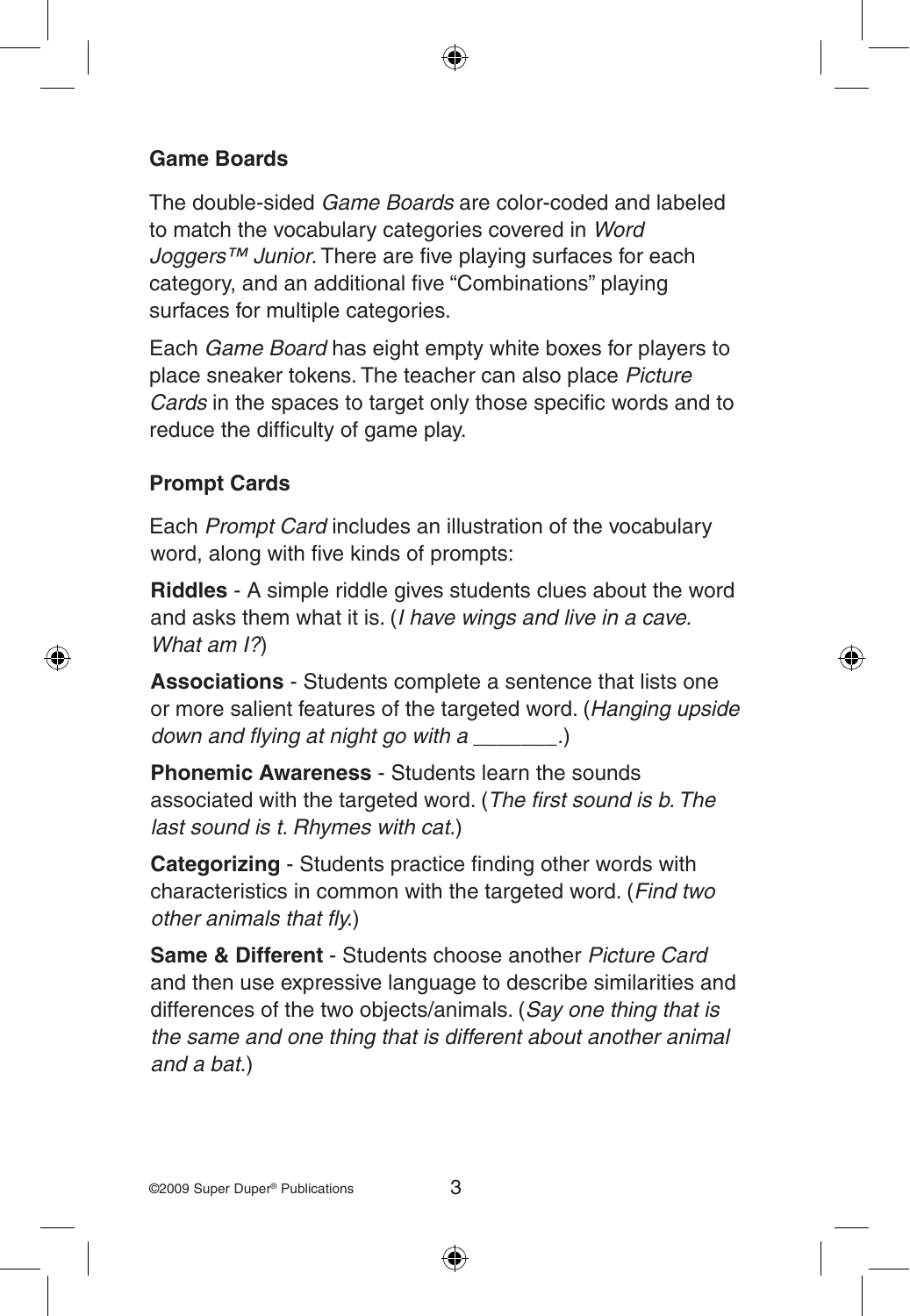#### **Picture Cards**

Each *Picture Card* provides a visual cue to help the student with word retrieval. When the teacher reads a prompt, the student finds the matching *Picture Card* and says the word associated with it. Each *Picture Card* has one or two sneakers on the back. Use these "sneaker tokens" to add incentive to game play.

## **Basic Game Play**

#### **Object**

To fill the game board with sneaker tokens earned each time a player responds to a prompt correctly.

#### **How to Play**

Decide which category you wish to teach (*Animals, Food, Household Objects, School Stuff,* and *Toys*) and select the color-coded *Game Boards, Prompt Cards,* and *Picture Cards* that match the category.

Give each player a *Game Board*. Then place the *Picture Cards* faceup in the center of the table so that all of the illustrations are clearly visible.

Shuffle the *Prompt Cards*. Decide which prompt(s) you wish to use for the game (*Riddles, Associations,* or *Phonemic Awareness*). Read the prompt to Player One, who then finds the matching *Picture Card* and says the word that describes the picture. If the player says the correct word, he/she flips the *Picture Card* to show the sneaker illustration and places it in one of the empty boxes on his/her *Game Board*.

Play continues in turn. The first player to fill his/her *Game Board* with the most sneakers wins.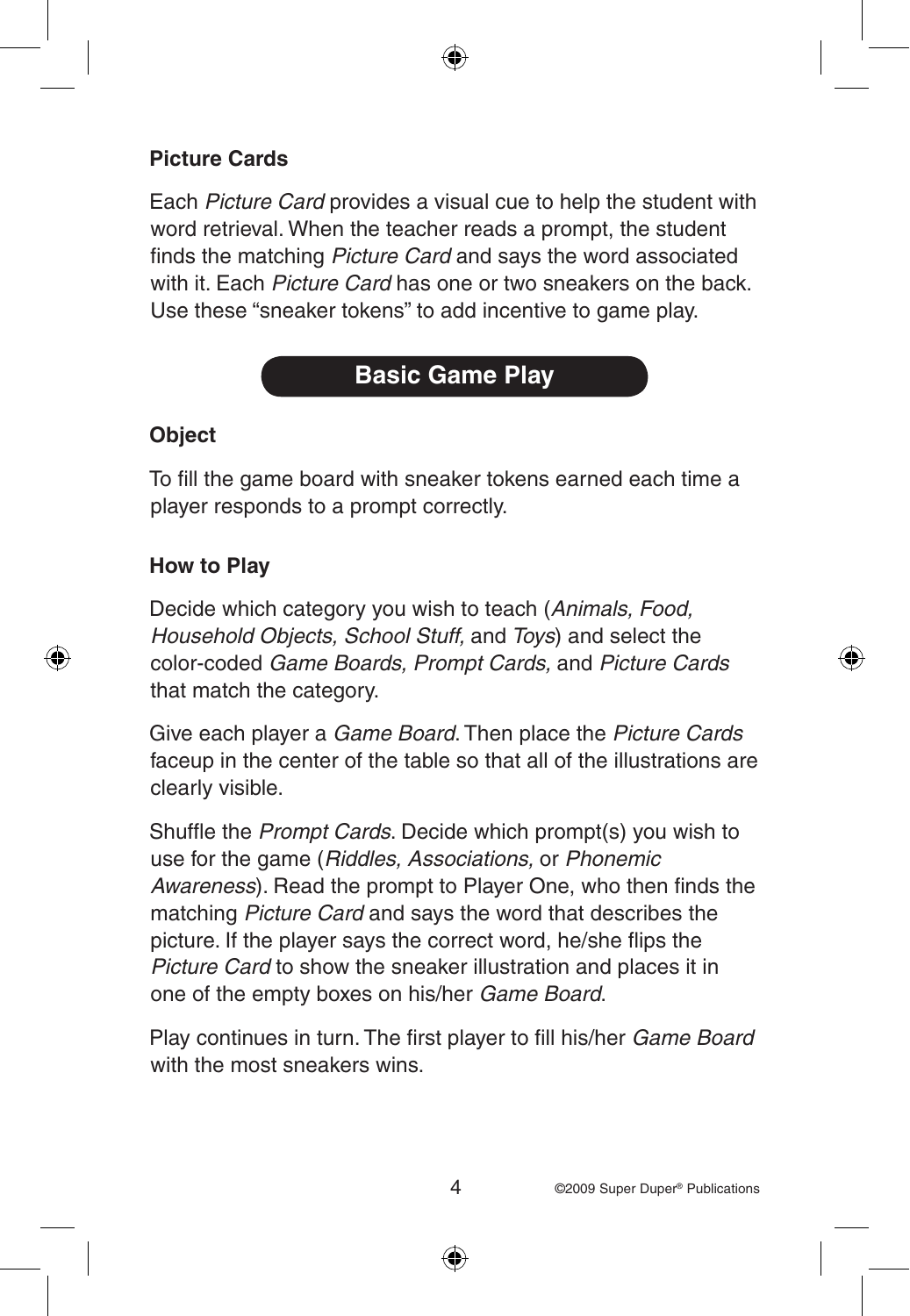There are multiple ways to play *Word Joggers™ Junior*. This enables the teacher or therapist to tailor the game to meet students' needs.

- Once a player correctly answers a *Riddle, Association*, or *Phonemic Awareness* prompt, try a "Bonus Activity." Encourage the player to find two other *Picture Cards* that share a common characteristic (*Categorizing*), or have him/ her choose another card and say one thing that is the same and different about the object/animal on that card and the one on the *Prompt Card (Same & Different)*.
- Simplify the game by placing *Picture Cards* for the vocabulary words you wish to target on the *Game Boards* in front of the player(s). Then play the game as described above using only *Prompt Cards* associated with the *Picture Cards* you have chosen. When the player answers correctly, he/she flips the *Picture Card* on his/her *Game Board* to show a sneaker token. The first player to have a *Game Board* filled with the most sneakers wins.
- Have more advanced students respond to prompts without *Picture Cards*. They can still fill their *Game Boards* with sneaker tokens.
- Read different prompt types during the game or offer additional prompts if players get stuck. If a player needs a visual cue, show him/her the illustration on the *Prompt Card*.
- Play the game using only the "Bonus Activities."
- Use the "Combinations" *Game Board* to mix up categories and increase the difficulty of game play.